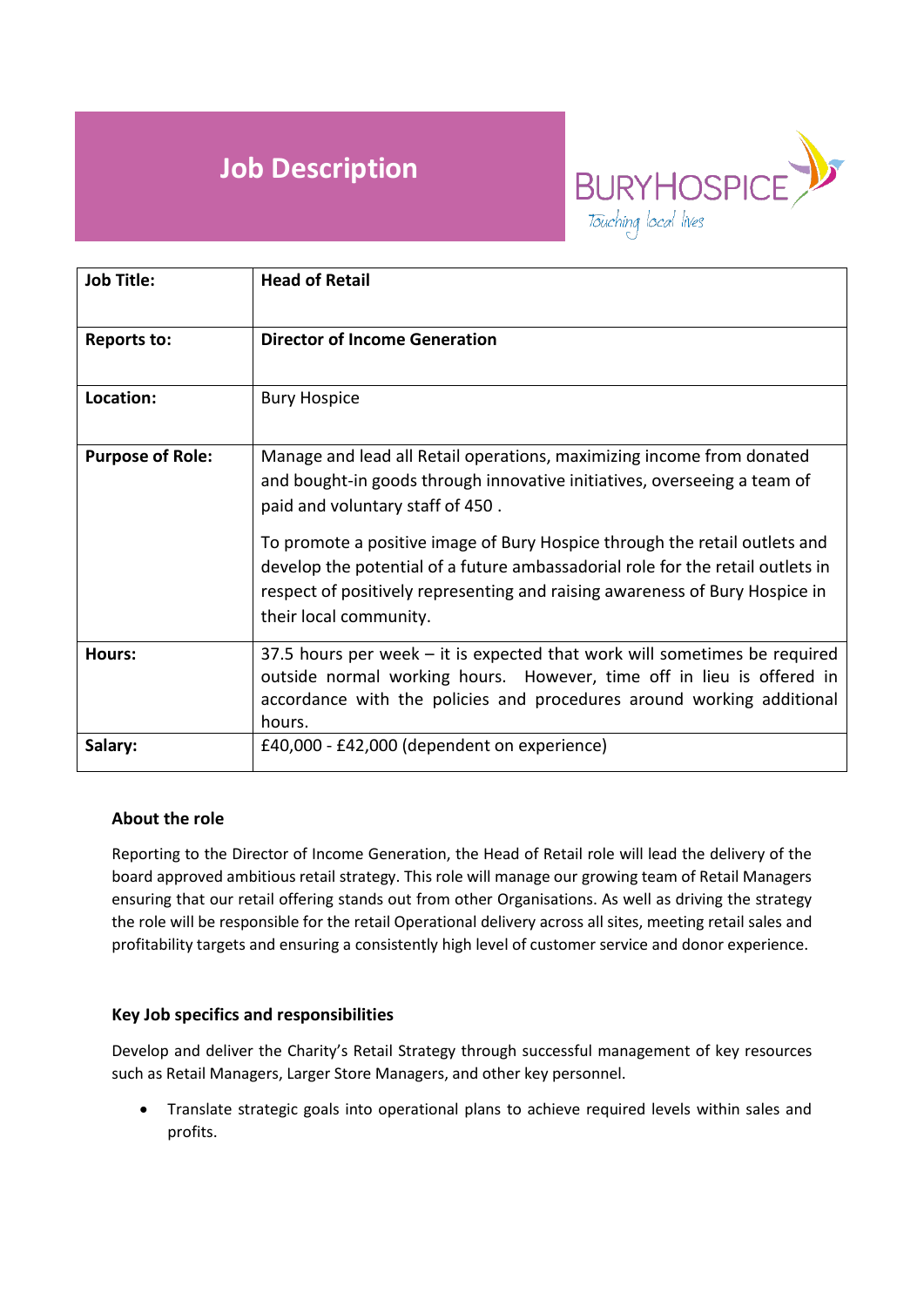- Ensure the retail operation complies with all the Charity's policies and procedures, including those relating to security, Health and Safety and Statutory requirements, ensuring minimum risk to staff members and the business.
- Lead by example and inspire the Retail Team to achieve the shop targets.
- Oversee recruitment and training of high calibre retail team.
- Work with HR to ensure any people management issues are resolved
- Satisfactorily and relevant HR policies and procedures are adhered to.
- Ensure that staff and volunteers in the retail team are motivated, professional, and well trained in order to maximise the performance of the Charity shops.
- Proactively manage and develop shop managers through regular 121s,

Objective setting and developing individual training plans.

• Ensure adherence to Bury Hospice systems, procedures and

#### Values

- Proactively manage and review shop performance through key performance indicators, budgets and targets.
- Spend time with key shop teams, customers and donors to understand and identify business critical issues to ensure the alignment to tactics and strategies.
- Take the lead role in building a strong sales management culture.
- Grow the net profit of shops in line with the agreed strategy.
- Oversee transport function of retail to ensure stock is collected and rotated.
- Form links with other Charity shop organisations and share best practice.
- To review, improve and maximise Gift Aid on donated goods.
- Develop plans to create and grow online sales activities, whilst budgeting accordingly to maximise income.
- Manage our retail property portfolio. Ensure that leases on existing shops are handled in a timely and professional manner, and new shops are sourced, negotiated and opened in order to fulfil strategic plans to maximise the trading potential of our catchment area.
- Ensure all new shop proposals meet the required return on sales investment (ROI) prior to submitting any recommendations to the Director of Fundraising.
- Ensure the brand offer and experiences are representative of Bury Hospice's vision.

Regularly produce and present a range of financial and non-financial reports for the Director of Fundraising and the Income Generation Group when required.

- Work closely with finance to achieve retail accountability.
- Update the Retail Operational Framework and report to the Director of Income Generation on a quarterly basis to discuss progress. (Gift Aid, Model Store, IG, Financial Forecast)
- Attend internal/external meetings for training and communication purposes.
- Observe the rules of confidentiality at all times.
- Provide support to key sites and functions in the event of sickness or absence.
- Represent the retail function in internal meetings.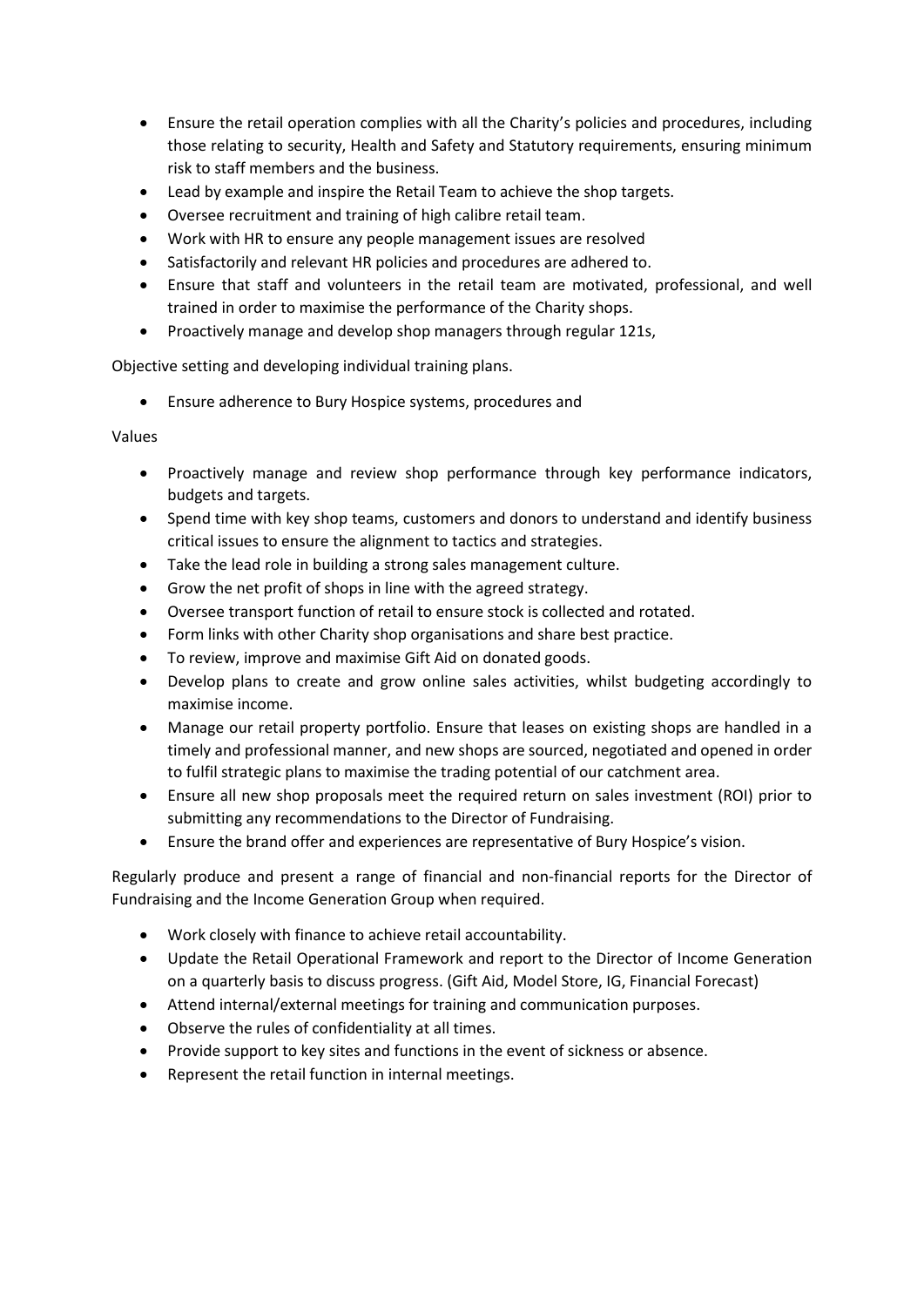## **Our Values**

To be successful and improve on our already strong foundations, we need to live our values and ensure they are reflected in all we do:



### **ORGANISATIONAL RESPONSIBILITIES**

- To adhere to all Bury Hospice standards, policies and procedures
- To take responsibility for own personal learning and development, and to support the learning and development of others and the organisation as a whole; a commitment to completing all training required and refreshing training as appropriate
- To conduct all work in a manner reflective of the organisational values and behaviours
- To comply with General Data Protection Regulation (GDPR); an understanding of and commitment to the appropriate handling of all confidential data
- To raise and escalate any safeguarding concerns appropriately and in accordance with Bury Hospice's Safeguarding Policy
- To implement Bury Hospice's Health & Safety policy, ensuring all duties are carried out using safe and appropriate working practices in adherence with statutory regulations and guidelines
- To promote awareness of, and respect for, equality and diversity in accordance with Bury Hospice policies and procedures
- To follow Hospice processes in relation to incident reporting with the understanding that this enables continual learning and improvement across all operations
- To protect service users, visitors, employees and volunteers by observing Infection Prevention and Control policies and procedures
- To embrace the organisational culture of volunteering and to understand the responsibilities of all employees in relation to role managing volunteers
- To organise your own work and to ensure that it is accurate, meeting all quality targets and required deadlines

This job description is not exhaustive and serves only to highlight the main requirements of the role. The line manager may stipulate other reasonable requirements; the job description will be reviewed regularly and may be subject to change.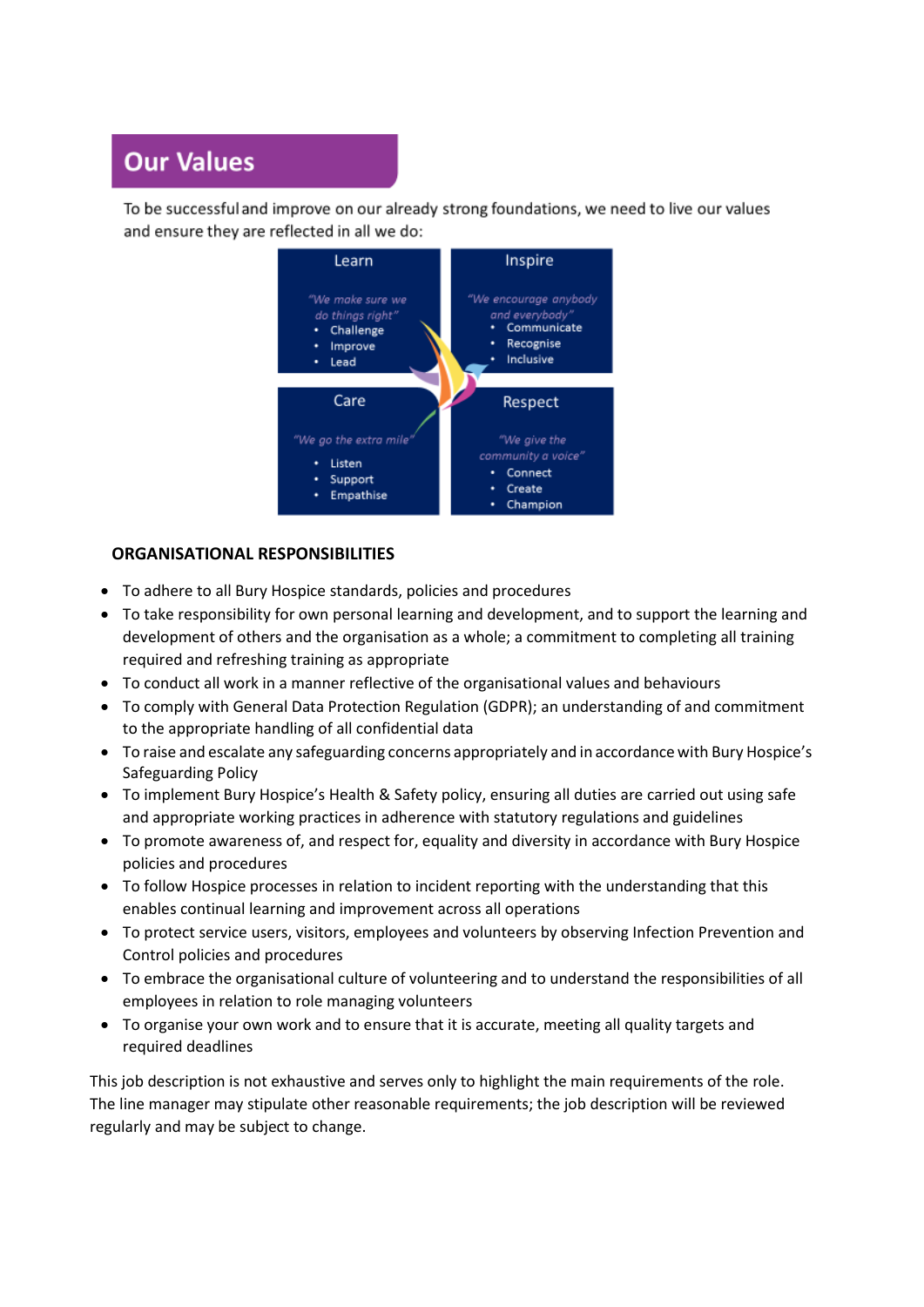# **Person Specification**



### **Role: Marketing and Communications Manager**

It will be determined whether an applicant meets all of the required criteria from a combination of information provided during the initial application and interview process.

| <b>ATTRIBUTES</b>                           |                                                                                                                                                                                                                                                                                                                                                                                                                                                                                                                                                                                                                                                                                                                                                                                                                                                                                                                                                                       | <b>Essential</b> | <b>Desirable</b> |
|---------------------------------------------|-----------------------------------------------------------------------------------------------------------------------------------------------------------------------------------------------------------------------------------------------------------------------------------------------------------------------------------------------------------------------------------------------------------------------------------------------------------------------------------------------------------------------------------------------------------------------------------------------------------------------------------------------------------------------------------------------------------------------------------------------------------------------------------------------------------------------------------------------------------------------------------------------------------------------------------------------------------------------|------------------|------------------|
| <b>QUALIFICATIONS</b>                       | Relevant academic achievement                                                                                                                                                                                                                                                                                                                                                                                                                                                                                                                                                                                                                                                                                                                                                                                                                                                                                                                                         |                  |                  |
| <b>KNOWLEDGE &amp;</b><br><b>EXPERIENCE</b> | Proven experience of senior retail management, retail business planning & implementation,<br>ideally within a charity.<br>Experience of providing comprehensive, effective and evidenced business cases, including<br>analysis to support retail growth.<br>Proven experience of implementing and inspiring excellent standards of customer service in the<br>retail environment.<br>Demonstrable experience of managing, leading and developing staff and volunteers.<br>Experience of managing staff issues.<br>Significant track record of successfully managing a number of retail shops.<br>Significant track record in significantly Driving sales income and net profit and controlling costs.<br>Demonstrable experience of identifying and developing successful new Opportunities for growth.<br>Track record of implementing effective Gift Aid systems in Shop<br>Experience of working to set policies and procedures, ensuring compliance at all times. | $\checkmark$     |                  |